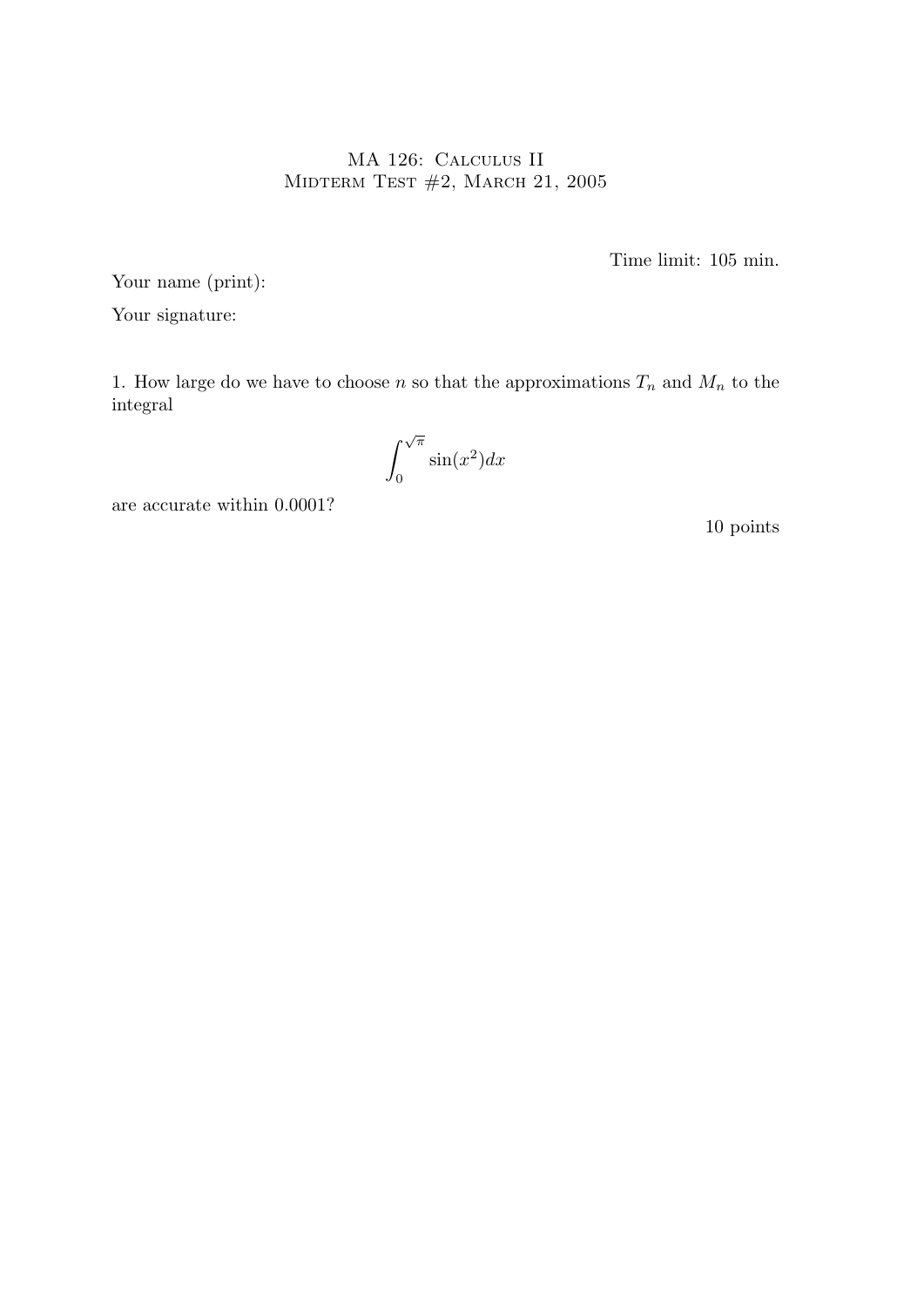2. Calculate the improper integral

$$
\int_1^\infty 2^{-x} dx.
$$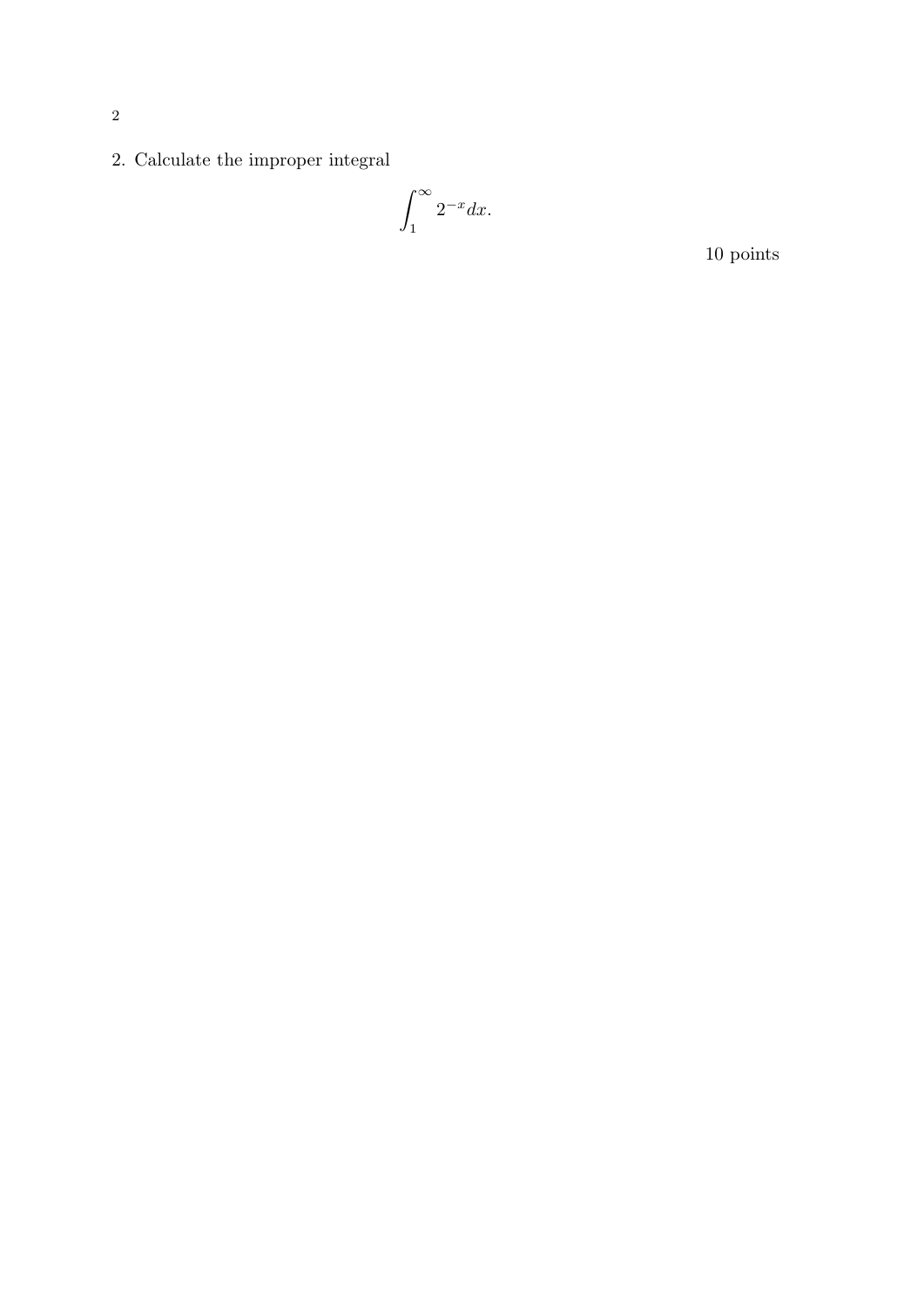3. Determine if the improper integral

$$
\int_0^\infty \frac{1}{\left(x^4+2\right)^{1/3}} dx
$$

is convergent or divergent. Explain!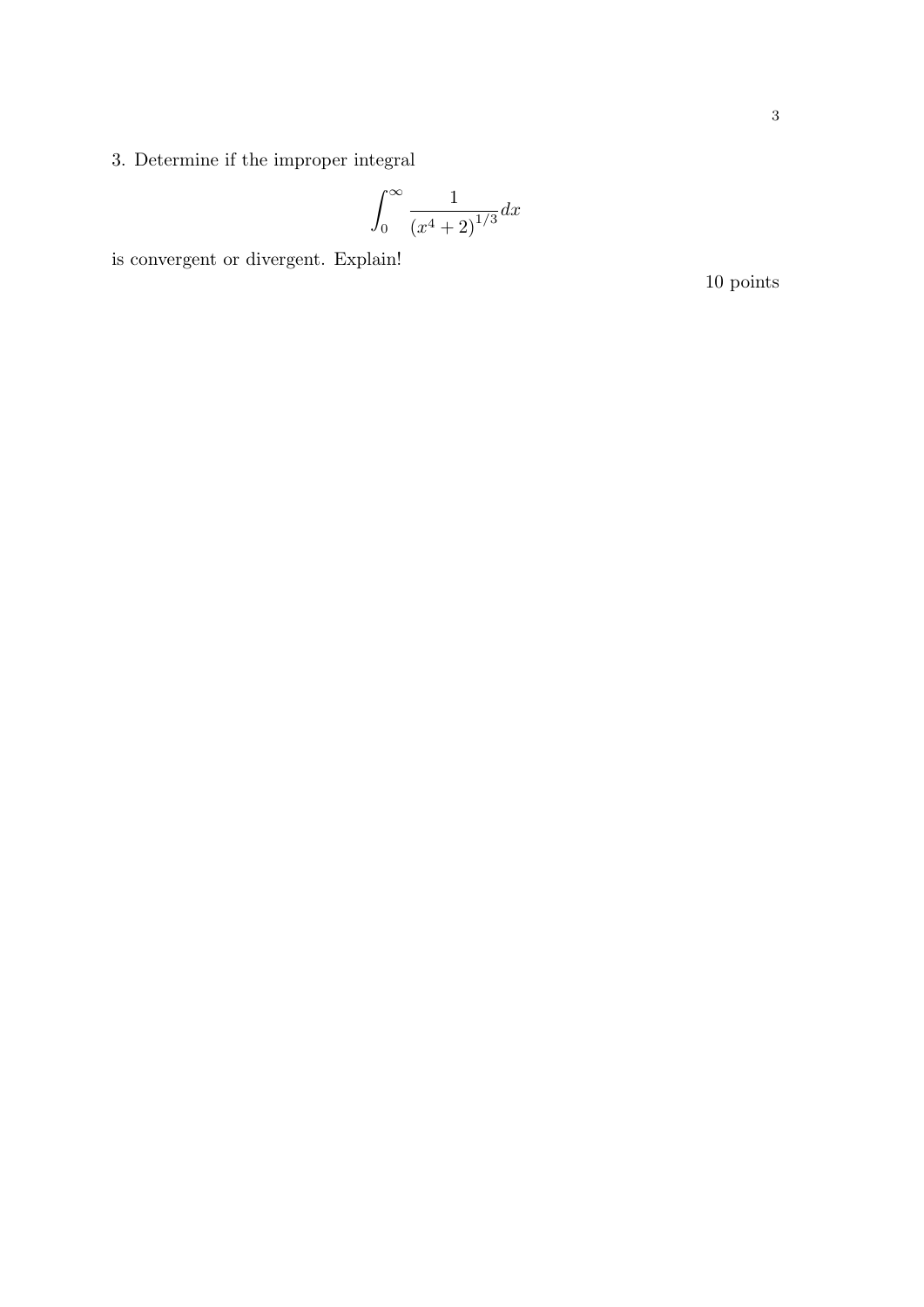4. Find the number a such that the line  $x = a$  bisects the area under the curve  $y =$  $\tilde{1}$  $\overline{x}$ ,  $1 \leq x \leq 1.44$ . Also, find the number b such that the line  $y = b$  bisects the above area.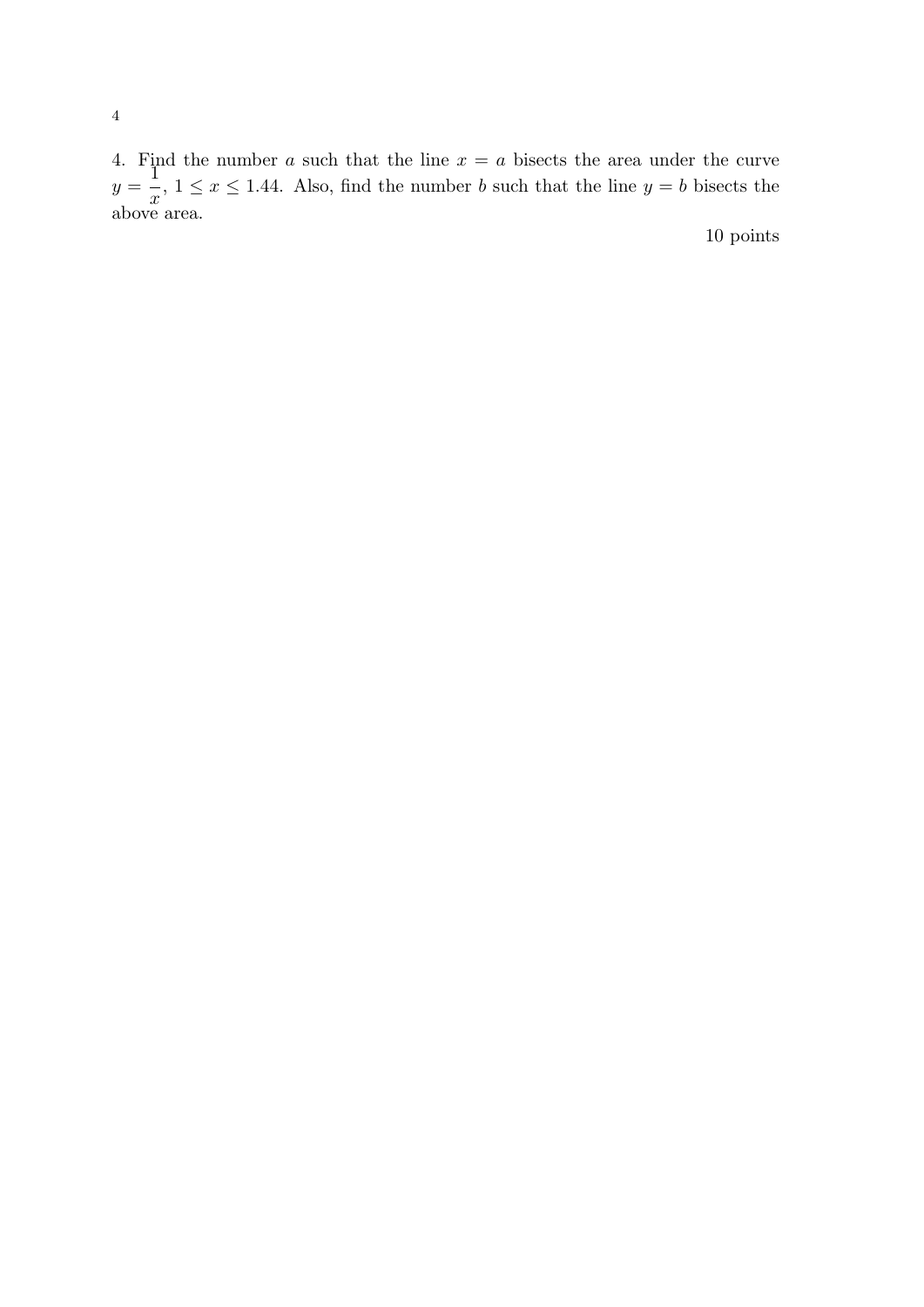5. Consider the region D bounded by the curves  $y = x^{2/3}$ ,  $x = 8$ ,  $y = 0$ . Find the volume of the solid  $S$  that can be obtained by revolving  $D$  about the y-axis.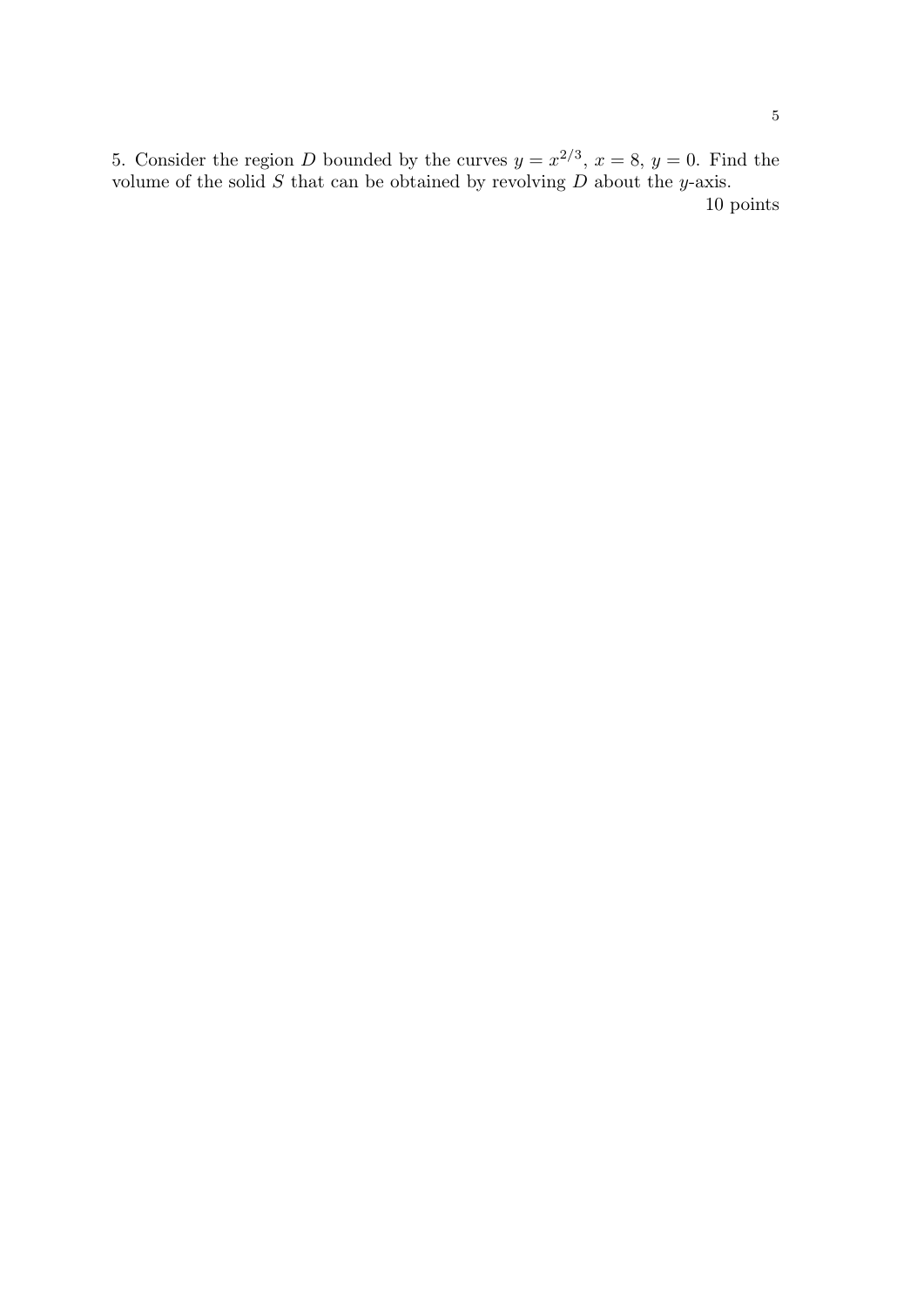6. Find the exact length of the curve  $x = e^t + e^{-t}$ ,  $y = 2t$ ,  $0 \le t \le 1$ .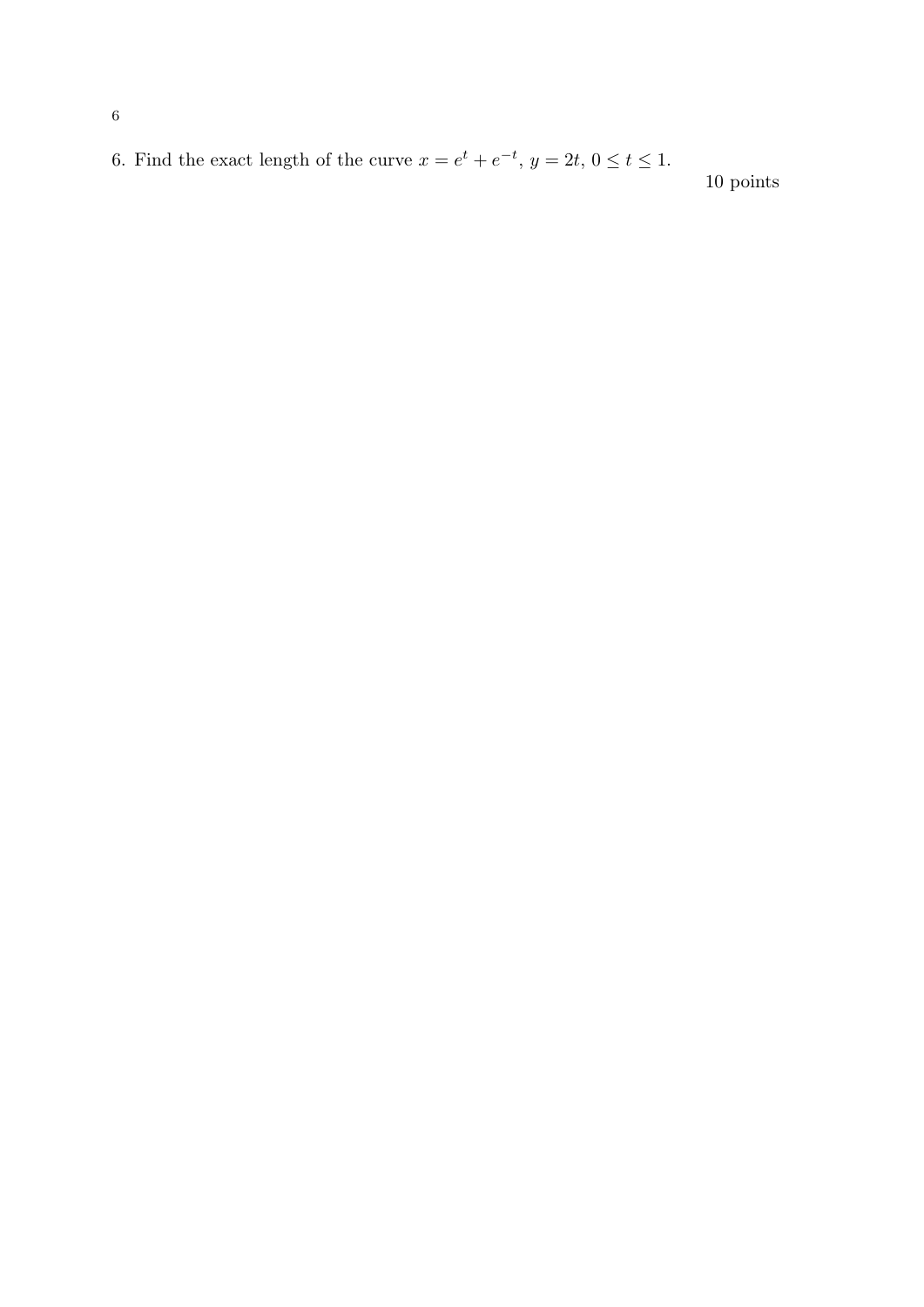7. Find the centroid of the lamina (with constant density) bounded by the curves  $y = 1/x, y = 0, x = 1, x = 4.$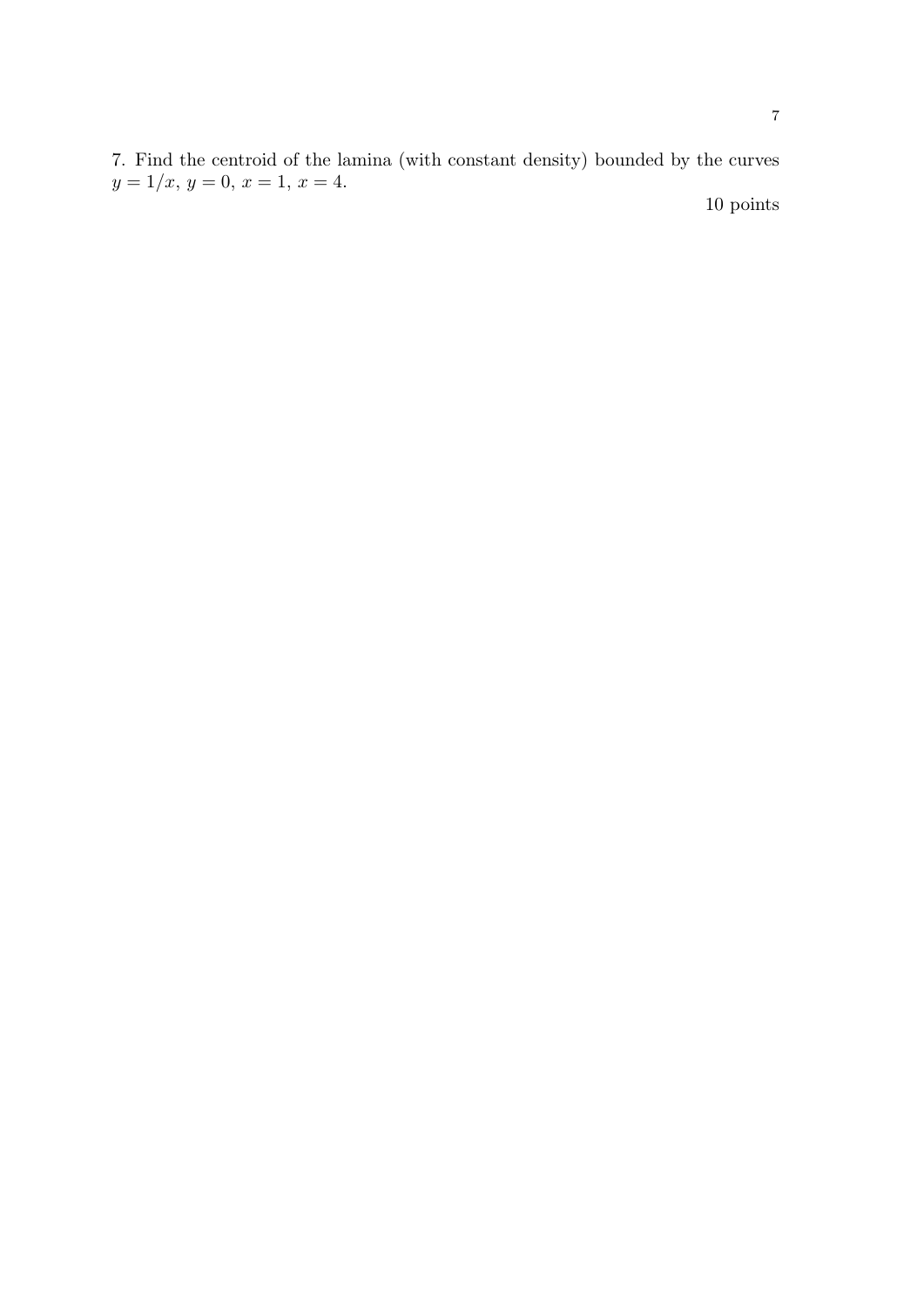8. Let  $a_n = \cos\left(\frac{\pi}{2n}\right)$ ). Check the sequence  $\{a_n\}$  for monotonicity and boundedness. Is it convergent? Explain everything!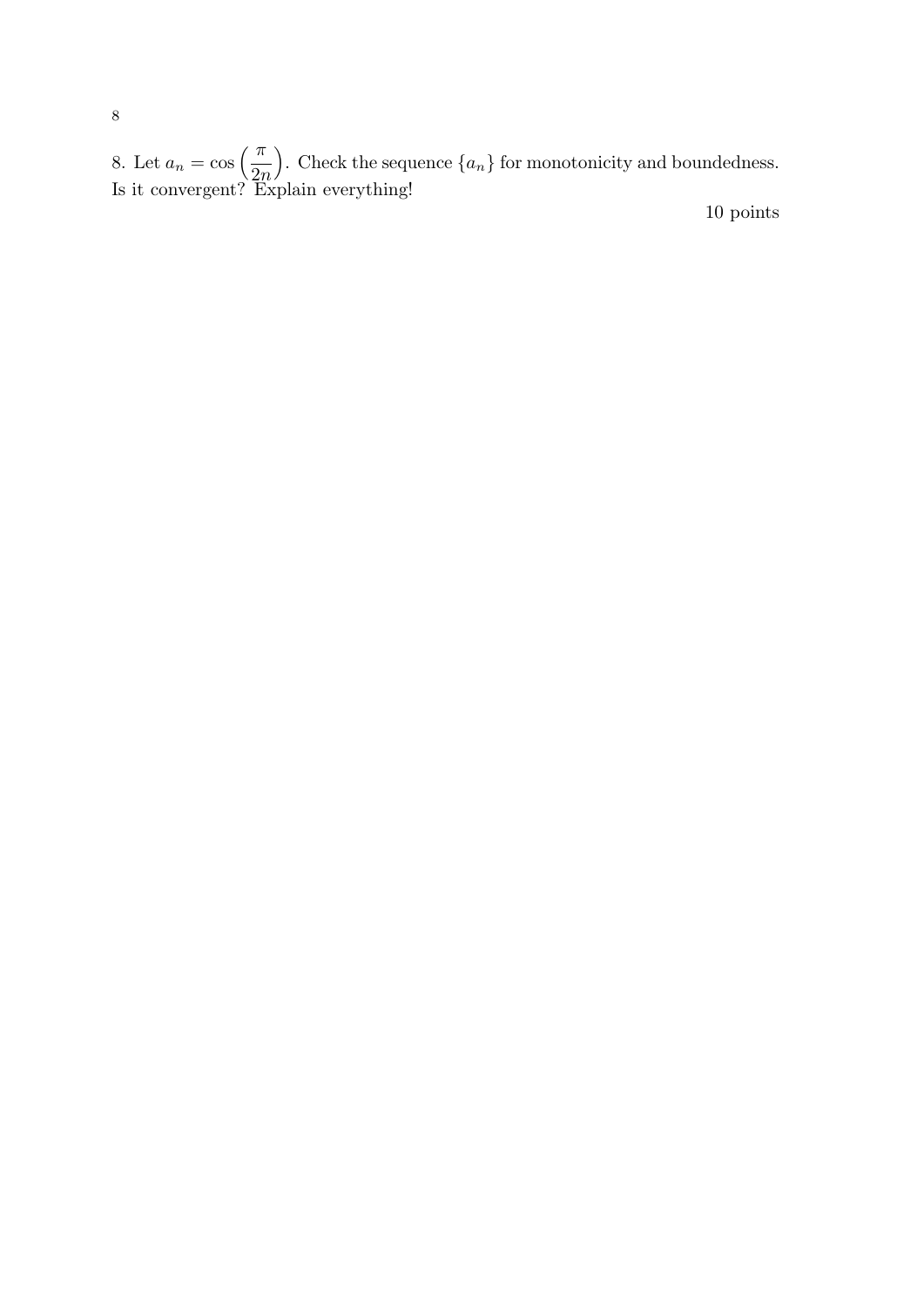9. The sequence  $\{a_n\}$  is defined recursively by  $a_1 =$ √  $6, a_{n+1} =$ √  $6 + a_n$  for  $n = 1, 2, \dots$  Is it convergent? Explain! Find  $\lim_{n \to \infty} a_n$ .